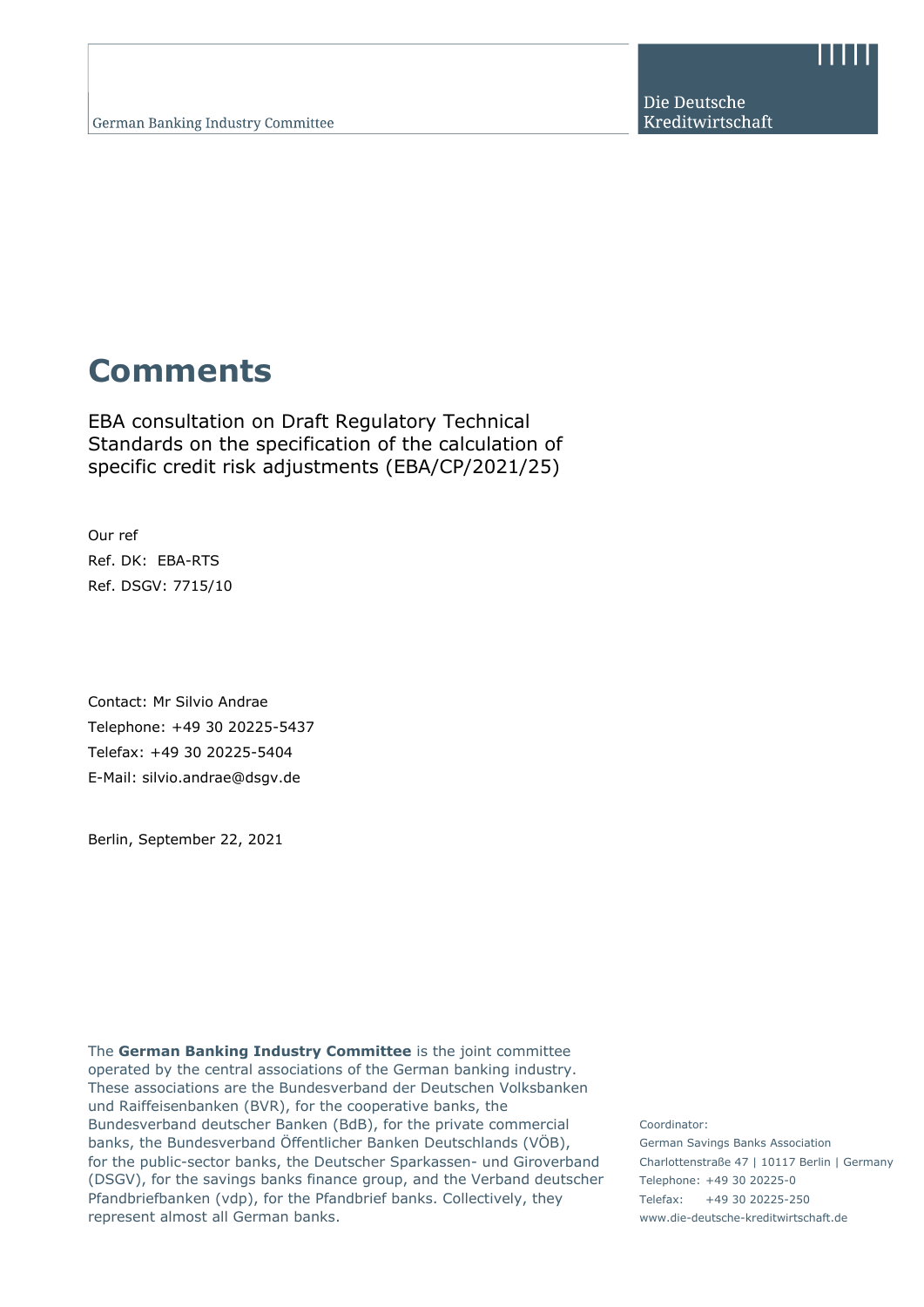Page 2 of 3

Comments **EBA consultation on Draft Regulatory Technical Standards on the specification of the calculation of specific credit risk adjustments (EBA/CP/2021/25)** dated September 22, 2021

## **General remarks**

In principle, we welcome the initiative to change the RTS, intended to eliminate an apparent unequal treatment between IRB and KSA. However, the example given in the consultation paper does not seem plausible to us and does not correspond to the accounting regulations according to IFRS for so-called "POCI assets" (= "Purchased or Originated Credit-Impaired Financial Assets").

- 1. POCIs are recognised at fair value and without any loan loss provisions (phase 2). This means that the specific credit risk adjustment (SCRA) of 1 in the example in phase 2 is not plausible.
- 2. For the revaluation (phase 3), it should be noted that POCIs are not valued at FVPL after addition. A revaluation is carried out via the expected credit loss and the risk provision. In the example, a revaluation of +30 is assumed with an unchanged credit loss. We, therefore, consider the example to be very questionable and not very helpful for the user.

The question arises as to whether the EBA's proposal is based on incorrect assumptions in terms of accounting (at least concerning IFRS).

As paragraph 6 of Article 1 of the Commission Delegated Regulation (EU) No 183/2014 introduces a change compared to paragraph 1 we would propose to insert in paragraph 6 at the beginning: "*By way of derogation from paragraph 1* [to calculate the sum of specific credit risk adjustments…"].

## However, we consider **adjusting the RTS much more urgent in order to avoid unnecessary administrative efforts and a double burden on CET1 due to newly formed risk provisions**.

Article 1(1), first subparagraph, of Commission Delegated Regulation (EU) 183/2014 stipulates that the risk provisions existing as of the reporting date may only be included in the calculation of general and specific credit risk adjustments

- a) in the case of an interim or year-end loss that has been deducted from an institution's CET1 capital, or
- b) in the case of interim or year-end profits for which the institution has supervisory permission to be included in CET1 capital in accordance with Art. 26(2) Regulation (EU) No 575/2013, or
- c) in the case of interim or year-end profits that have not been approved in accordance with Article 26(2) of that Regulation, by way of a corresponding immediate reduction in CET1 capital for the determination of own funds.

This provision means that institutions with interim profits or year-end profits, which voluntarily waive the (same date) recognition of profits, are not allowed to consider the current status of the risk provisioning formed in accounting. In our opinion, however, only the consideration of the current risk provisions (and all other current balance sheet items) provides a realistic picture of the solvency of the institutions. In practice, this means that newly formed risk provisions either must be deducted again from CET1 capital or that an application has to be submitted to the supervisory authority for the allocation of "zero" interim profits (see also EBA Q&As 2014/1087 2016/2629, 2017/3330). For example, in the case of a negligible interim loss of, say, -1 EUR, new risk provisioning may be taken into account in an unlimited amount. On the opposite, in the case of a negligible interim profit of, say, +1 EUR, this would not be possible without supervisory approval or the institution would have to deduct the new risk provisioning from CET1. In